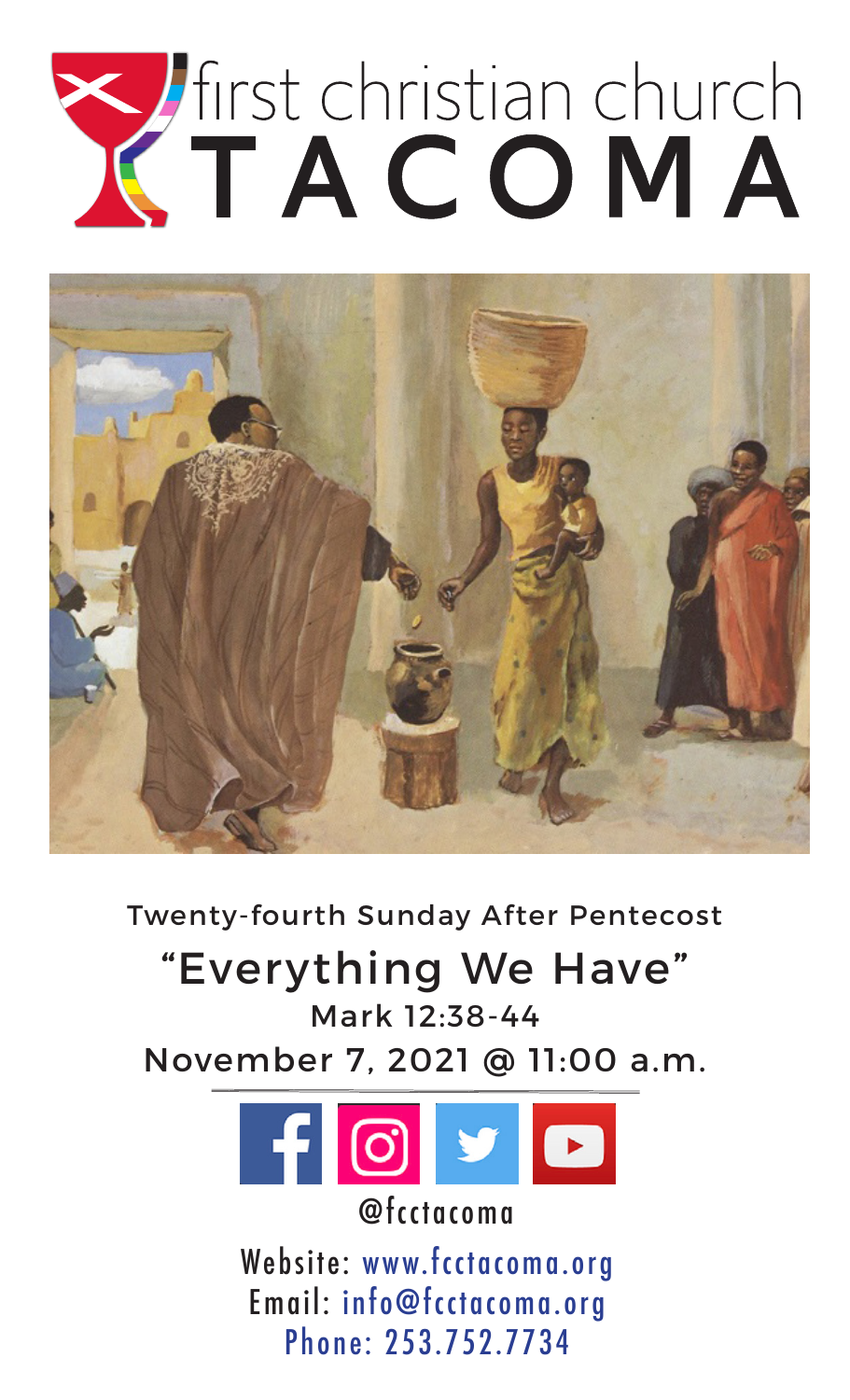## *\*Please stand if you are able*

**Gathering Music** 

**Welcome** Rev. Doug Collins

**Prelude** CH 349

My Jesus, I Love Thee

**Call to Worship Gloria Utley** 

L: *God is calling you today.*

**All: Help us to hear God's call in our lives.**

L: *God needs your gifts and graces to help others.*

**All: May we use the blessings which God has given us to benefit others.**

L: *Come, let us worship and celebrate God's love for us.*

**All: Let us show our faithfulness in our words and actions. Amen.**

# **\*Opening Hymn** CH 56

For the Beauty of the Earth

## **A Time for Prayer** Pastor Doug

After a pastoral prayer is offered, worshippers are invited to light a candle at a nearby station as we continue our time of prayer.

**Taizé "Joyful, Joyful"**

Joyful, Joyful We're joyful in the Lord And trusting as we pray

Joyful, Joyful We're joyful in the Lord And glad for what we have today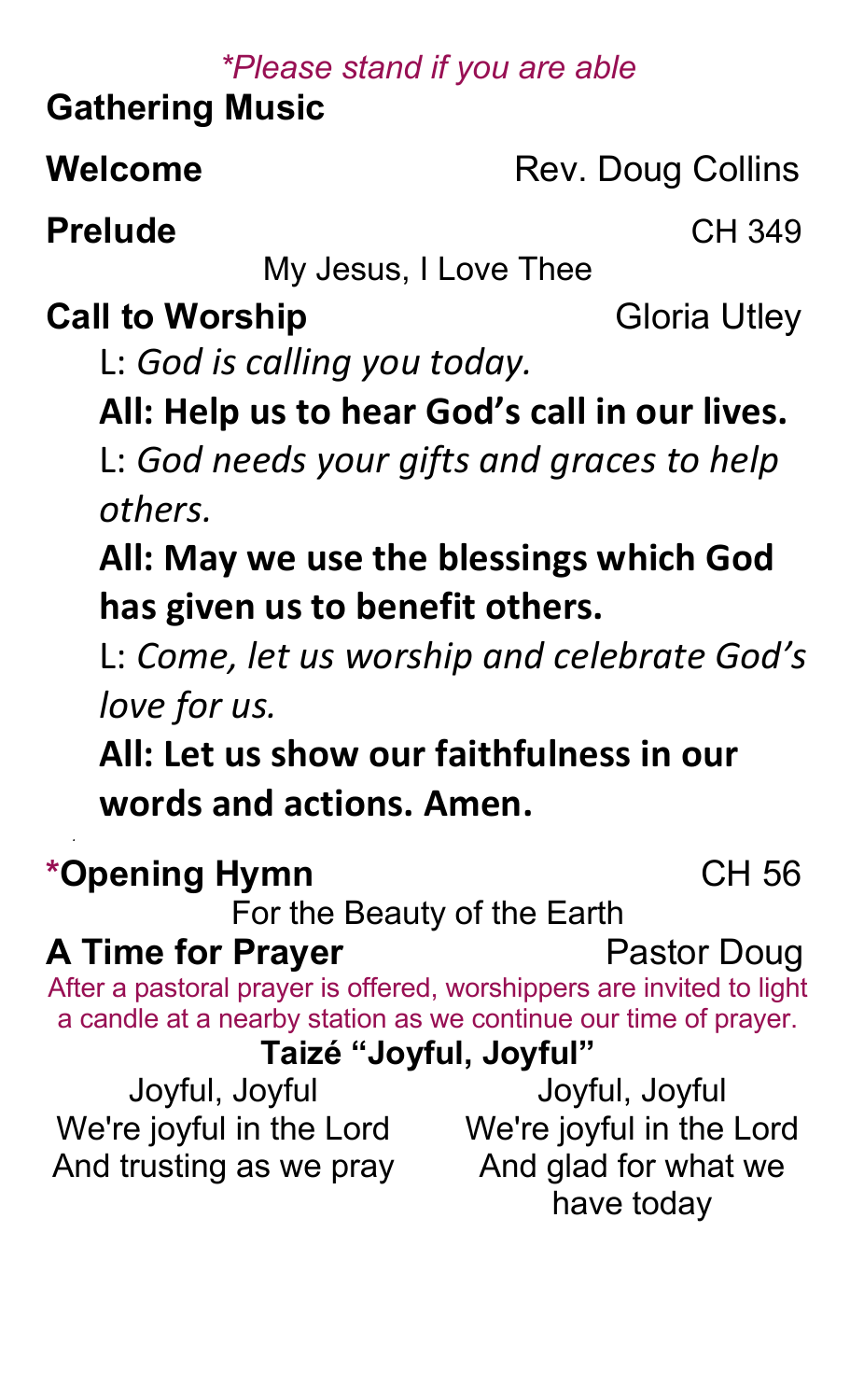## **Community Prayer Eternal Spirit, Earth-maker, Pain-bearer**

From the New Zealand Prayer Book Find this week's responsive prayer insert in your pew.

## **Scripture Reading**  Gloria Utley

# **Mark 12:38-44**

<sup>38</sup> As he taught, he said, "Beware of the scribes, who like to walk around in long robes, and to be greeted with respect in the marketplaces, <sup>39</sup> and to have the best seats in the synagogues and places of honor at banquets! <sup>40</sup> They devour widows' houses and for the sake of appearance say long prayers. They will receive the greater condemnation."

<sup>41</sup> He sat down opposite the treasury, and watched the crowd putting money into the treasury. Many rich people put in large sums. <sup>42</sup> A poor widow came and put in two small copper coins, which are worth a penny.<sup>43</sup> Then he called his disciples and said to them, "Truly I tell you, this poor widow has put in more than all those who are contributing to the treasury.<sup>44</sup> For all of them have contributed out of their abundance; but she out of her poverty has put in everything she had, all she had to live on."

This is the word of the Lord **ALL: Thanks be to God.** 

**Sermon** Pastor Doug

# "Everything We Have"

The Gift of Love CH 526